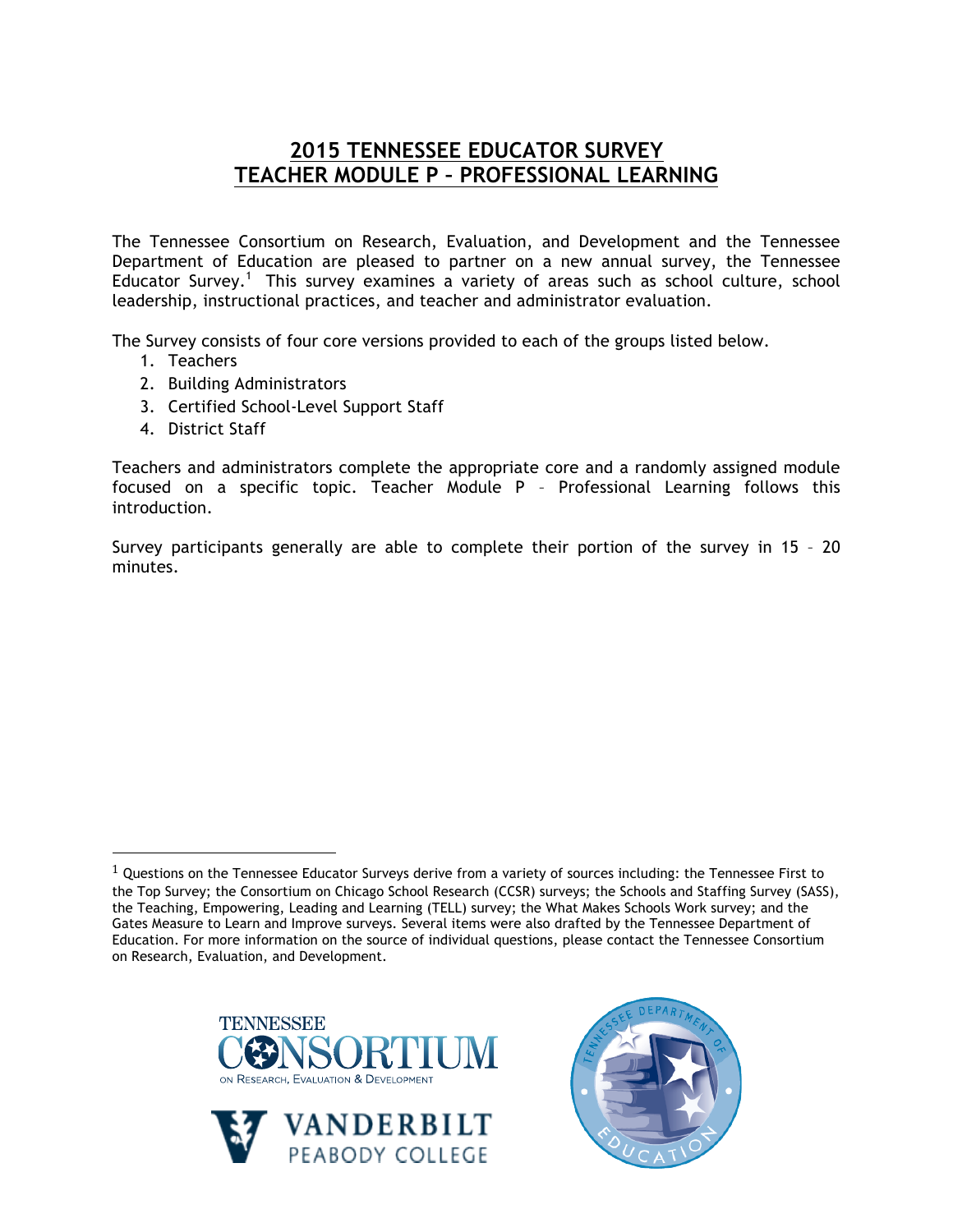# **2015 TENNESSEE EDUCATOR SURVEY – TEACHER SURVEY MODULES**

#### **Teacher Module P - Professional Learning**

T-P1. During the 2014-15 school year (including summer 2014), how often did you participate in each of the following activities with other teachers at your school?

|                |                                                                                                             | Never | About<br>Once a<br>Semester | About<br>Once a<br>Month | Two or<br><b>Three</b><br>Times a<br>Month | About<br>Once a<br>Week | More<br>than<br>Once a<br>Week |
|----------------|-------------------------------------------------------------------------------------------------------------|-------|-----------------------------|--------------------------|--------------------------------------------|-------------------------|--------------------------------|
| a.             | Met with other teachers<br>to discuss standards,<br>instruction, and/or<br>student learning                 |       | $\overline{2}$              | $\overline{3}$           | 4                                          | 5                       | 6                              |
| b.             | Worked with other<br>teachers to develop<br>materials or activities for<br>particular classes               | 1     | $\overline{2}$              | 3                        | 4                                          | 5                       | 6                              |
| C <sub>1</sub> | Reviewed student<br>assessment data with<br>other teachers to make<br>instructional decisions               |       | $\overline{2}$              | 3                        | 4                                          | 5                       | 6                              |
| $d_{-}$        | Observed another<br>teacher's classroom to<br>get ideas for your own<br>instruction or to offer<br>feedback |       | $\overline{2}$              | 3                        | 4                                          | 5                       | 6                              |
| e <sub>1</sub> | Met with team of<br>teachers: subject area,<br>grade level or<br>interdisciplinary teams                    |       | $\overline{2}$              | 3                        | 4                                          | 5                       | 6                              |
| f.             | Met with the whole<br>faculty at my school                                                                  | 1     | $\overline{2}$              | 3                        | 4                                          | 5                       | 6                              |





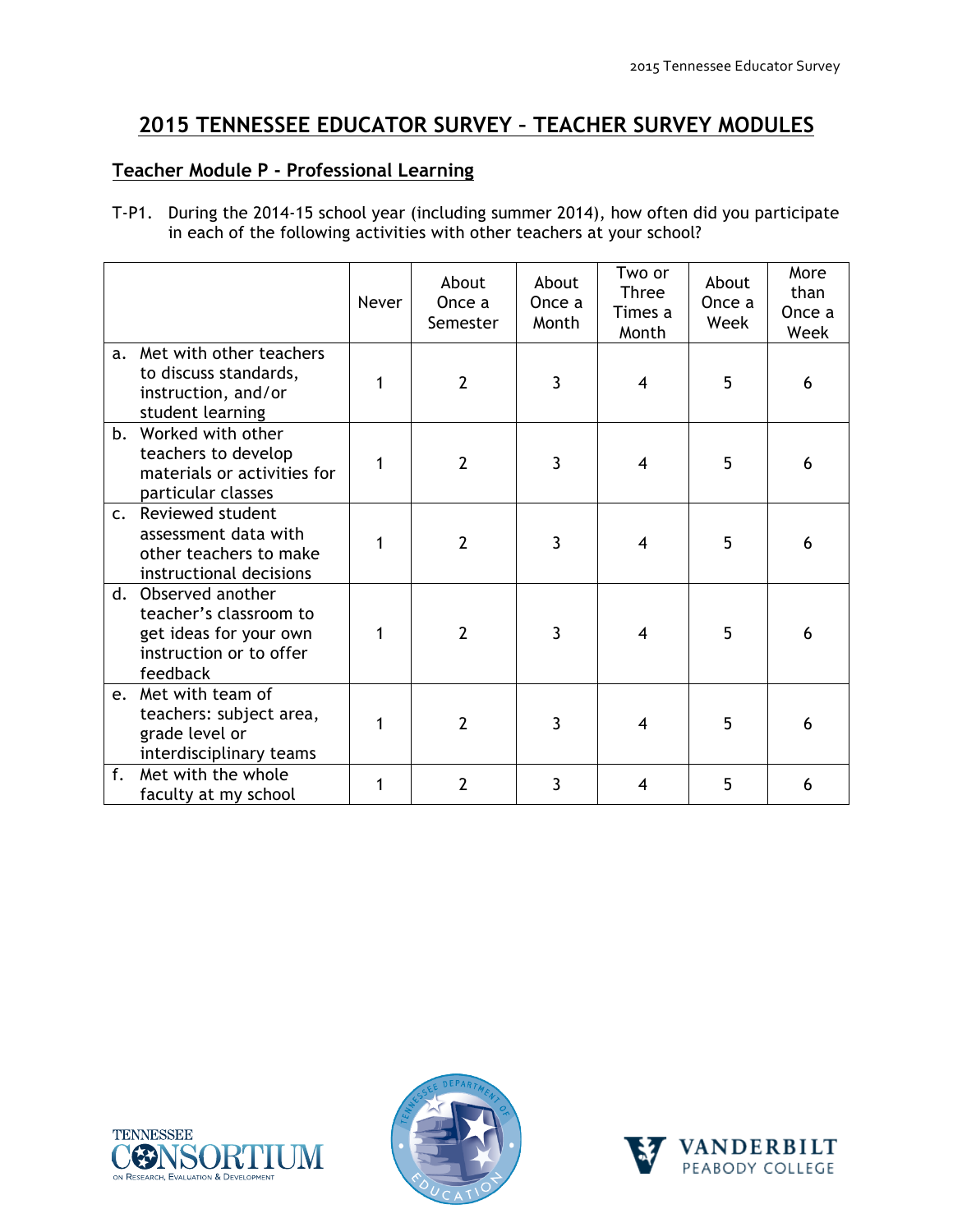|                |                                                                                                             | I did not<br>change the<br>way I plan<br>and/or<br>teach | I made small<br>changes to<br>the way I plan<br>and/or teach | I made major<br>changes to<br>the way I plan<br>and/or teach | I did not<br>engage in this<br>activity with<br>other teachers<br>at my school |
|----------------|-------------------------------------------------------------------------------------------------------------|----------------------------------------------------------|--------------------------------------------------------------|--------------------------------------------------------------|--------------------------------------------------------------------------------|
|                | a. Met with other teachers<br>to discuss standards,<br>instruction, and/or<br>student learning              |                                                          | $\overline{2}$                                               | 3                                                            | 4                                                                              |
|                | b. Worked with other<br>teachers to develop<br>materials or activities<br>for particular classes            | 1                                                        | $\overline{2}$                                               | 3                                                            | 4                                                                              |
| $\mathsf{C}$ . | Reviewed student<br>assessment data with<br>other teachers to make<br>instructional decisions               |                                                          | $\overline{2}$                                               | 3                                                            | 4                                                                              |
| d.             | Observed another<br>teacher's classroom to<br>get ideas for your own<br>instruction or to offer<br>feedback |                                                          | $\overline{2}$                                               | 3                                                            | 4                                                                              |
| e.             | Met with team of<br>teachers: subject area,<br>grade level or<br>interdisciplinary teams                    |                                                          | $\overline{2}$                                               | 3                                                            | 4                                                                              |
| f.             | Met with the whole<br>faculty at my school                                                                  |                                                          | $\overline{2}$                                               | 3                                                            | 4                                                                              |

T-P2. Please indicate to what extent you changed the way you plan and/or teach after engaging in the following activities with other teachers at your school?

T-P3. With whom did you collaborate? (*Select one*)

- a. Teachers at my grade level or who teach the same course
- b. Teachers of my subject at other grade levels
- c. Teachers who formerly taught my course
- d. Others (please specify)
- T-P4. How would you rate the amount of each of the following resources in your school?

|    |                                                                                                | <b>Not</b><br>Enough | Minimal | Some   Adequate |
|----|------------------------------------------------------------------------------------------------|----------------------|---------|-----------------|
| a. | Time for collaboration with other teachers                                                     |                      |         |                 |
|    | b. Resources or staff expertise available during<br>collaboration (e.g. instructional coaches) |                      |         |                 |
|    | c. Administrative support for collaboration                                                    |                      |         |                 |





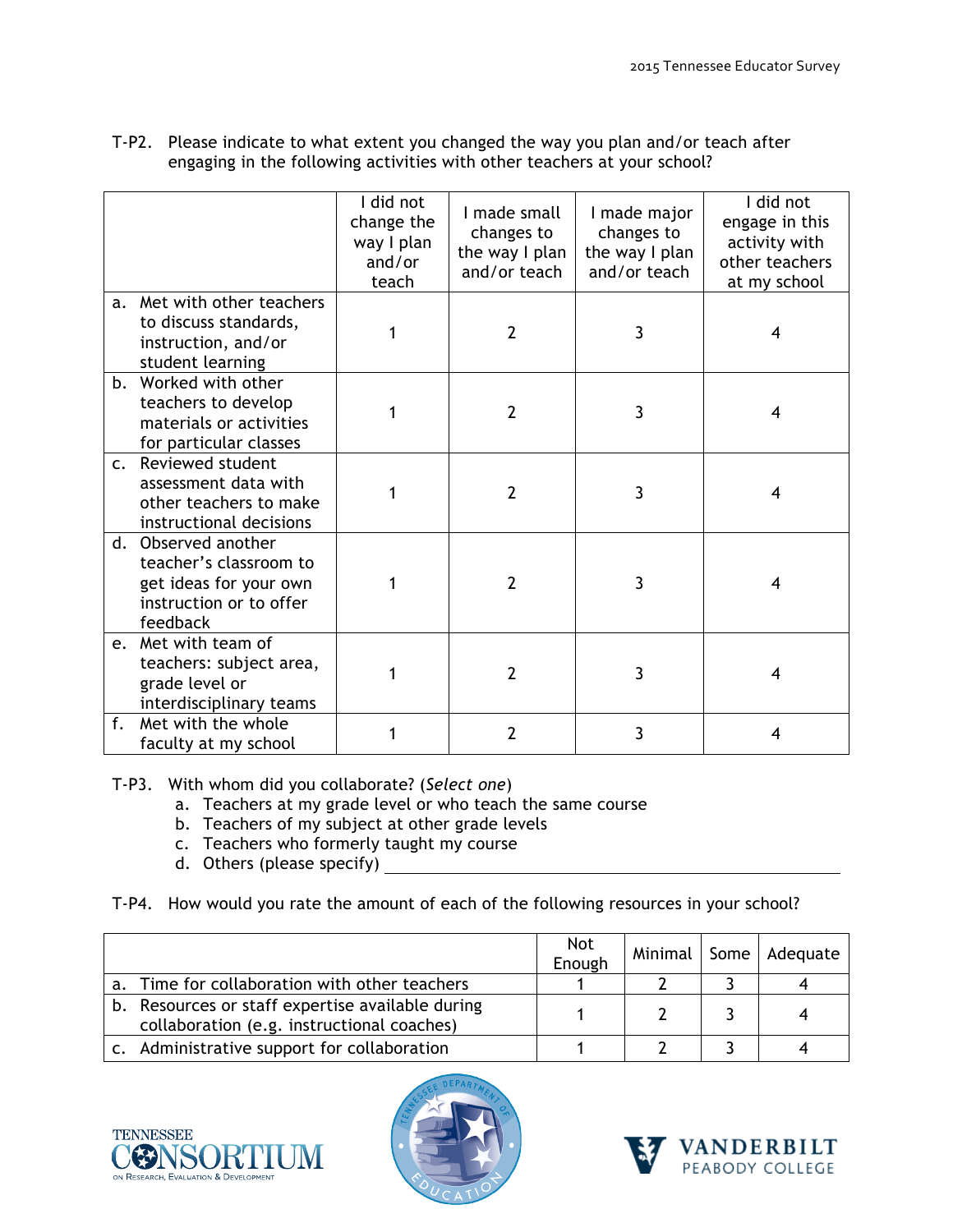T-P5. During the 2014-2015 school year (including summer 2014), which of the following professional development activities did you participate in?

|                                                                                                                                                   | <b>Not</b><br>Available | Available but<br>did not<br>Participate | Participated<br>In |
|---------------------------------------------------------------------------------------------------------------------------------------------------|-------------------------|-----------------------------------------|--------------------|
| a. State-run trainings                                                                                                                            |                         |                                         |                    |
| b. Workshops, seminars, institutes or<br>conferences organized by your school or<br>district                                                      |                         |                                         |                    |
| c. Utilized online professional development<br>resources (e.g. webinars, videos, online<br>articles, etc.) offered by or through your<br>district |                         |                                         |                    |
| d. Attended conferences organized by local,<br>regional, or national education organizations                                                      |                         |                                         |                    |
| e. Took graduate courses in education and/or<br>your subject area                                                                                 |                         |                                         |                    |
| f. Professional learning communities or other<br>discussion groups                                                                                |                         |                                         |                    |
| g. Coaching/mentoring                                                                                                                             |                         |                                         |                    |

#### T-P6. Were you offered any of the following supports to encourage your participation in professional development activities?

|                                                                                                                | Yes. | No. | Do Not<br>Know |
|----------------------------------------------------------------------------------------------------------------|------|-----|----------------|
| a. Release time from teaching (i.e. regular teaching responsibilities<br>temporarily assigned to someone else) |      |     |                |
| b. Scheduled time in the contract year for professional development                                            |      |     |                |
| Stipend for professional development activities that take place<br>outside regular work hours                  |      |     |                |
| d. Full or partial reimbursement of college tuition                                                            |      |     |                |
| e. Reimbursement for conference or workshop fees                                                               |      | 7   |                |
| f. Reimbursement for travel and/or daily expenses                                                              |      |     |                |





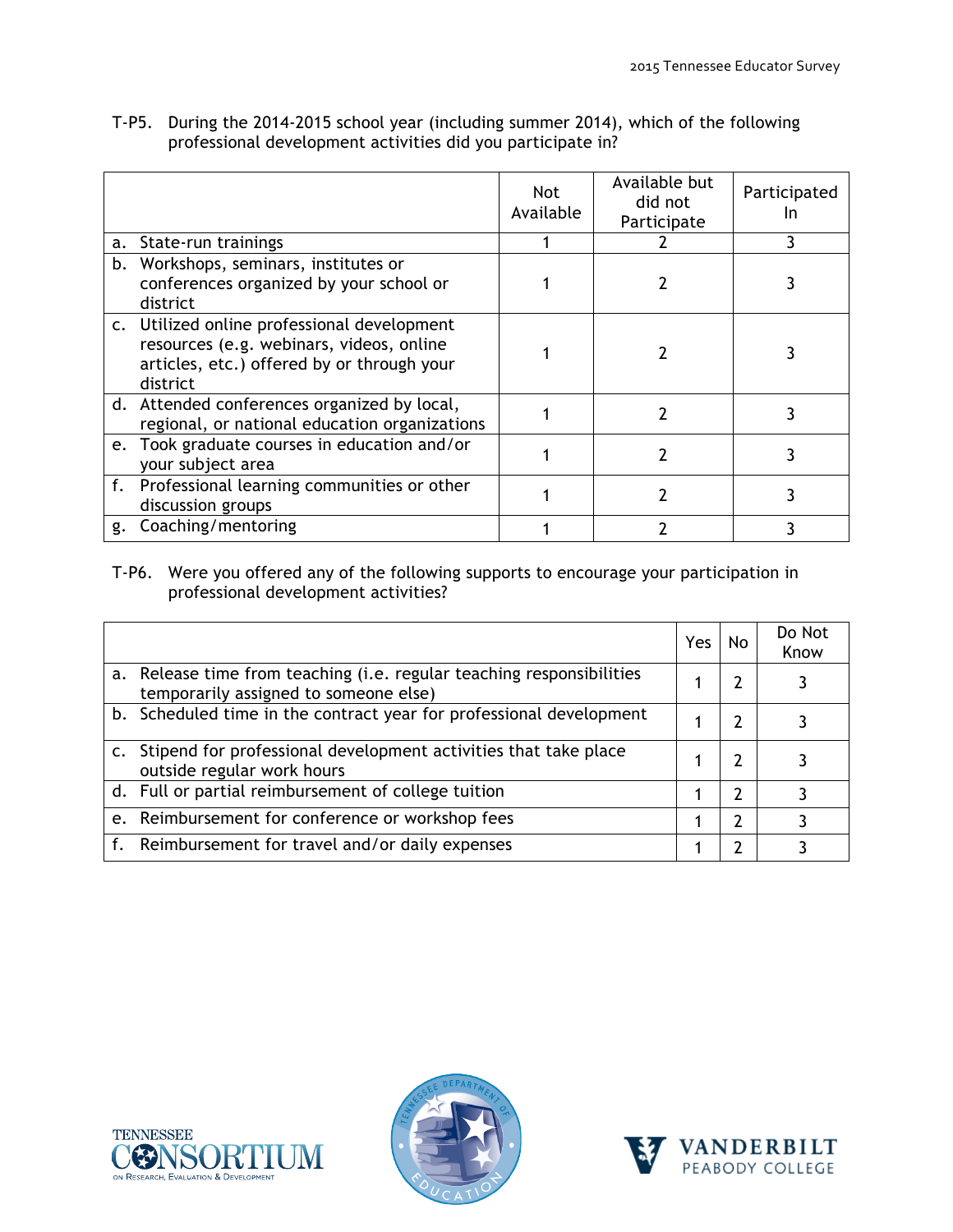|                |                                                                                                            | None | $1 - 5$<br><b>Hours</b> | $6 - 20$<br><b>Hours</b> | $21 - 40$<br><b>Hours</b> | More than<br>40 Hours |
|----------------|------------------------------------------------------------------------------------------------------------|------|-------------------------|--------------------------|---------------------------|-----------------------|
| a.             | Pedagogy: Strategies for teaching my<br>subject(s)                                                         |      | 2                       |                          | 4                         | 5                     |
|                | b. Content: In-depth study of topics in my<br>subjects                                                     |      | 2                       | 3                        | 4                         | 5                     |
| $\mathsf{C}$ . | Preparing students to take the TCAP                                                                        |      | $\overline{2}$          | 3                        | 4                         | 5                     |
| d.             | Preparing students to take the CRA and/or<br>writing assessments                                           |      | 2                       | 3                        | 4                         | 5                     |
|                | e. Analyzing and interpreting student<br>assessment results                                                |      | 2                       | 3                        | 4                         | 5                     |
| f.             | Classroom organization                                                                                     |      | 2                       | 3                        | 4                         | 5                     |
| g.             | Teaching special student populations (e.g,<br>English language learners and students with<br>disabilities) |      | $\overline{2}$          | 3                        |                           | 5                     |
|                | h. Addressing students' socio-emotional<br>development and/or student behavior<br>management               |      | 2                       | 3                        | 4                         | 5                     |
| i.             | Reviewing standards and curriculum to<br>determine learning outcomes for my<br>students                    |      | 2                       | 3                        |                           | 5                     |

T-P7. How many total hours of professional learning have you pursued this year in the following areas?